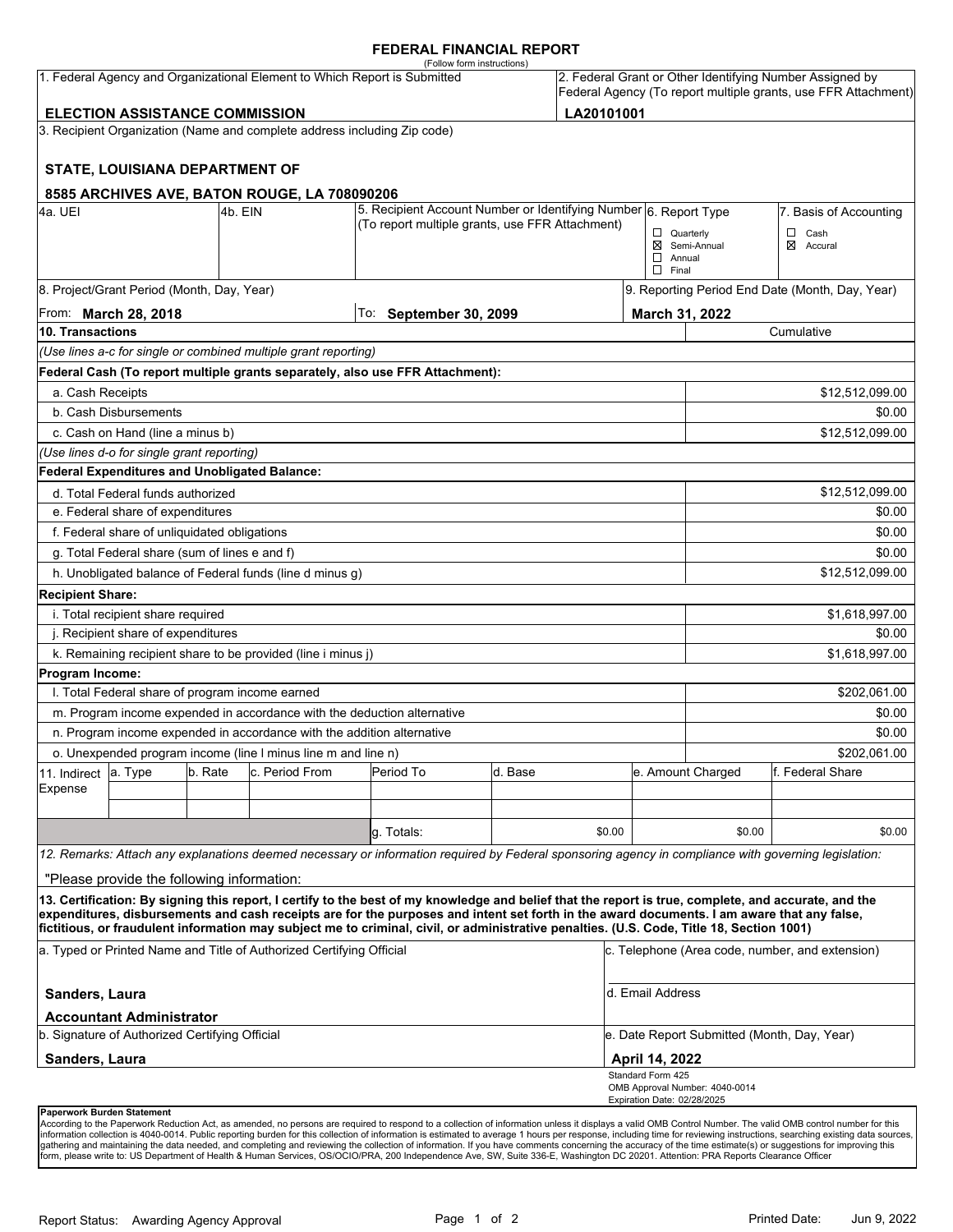| <b>FEDERAL FINANCIAL REPORT</b><br>(Additional Page) |                                                                                                                                                                                                                                                                                                                     |  |  |  |  |
|------------------------------------------------------|---------------------------------------------------------------------------------------------------------------------------------------------------------------------------------------------------------------------------------------------------------------------------------------------------------------------|--|--|--|--|
| Federal Agency & Organization                        | : ELECTION ASSISTANCE COMMISSION                                                                                                                                                                                                                                                                                    |  |  |  |  |
| ÷.<br><b>Federal Grant ID</b>                        | LA20101001                                                                                                                                                                                                                                                                                                          |  |  |  |  |
| <b>Recipient Organization</b>                        | : STATE, LOUISIANA DEPARTMENT OF                                                                                                                                                                                                                                                                                    |  |  |  |  |
|                                                      | 8585 ARCHIVES AVE, BATON ROUGE, LA 708090206                                                                                                                                                                                                                                                                        |  |  |  |  |
| <b>UEI</b>                                           |                                                                                                                                                                                                                                                                                                                     |  |  |  |  |
| UEI Status when Certified                            |                                                                                                                                                                                                                                                                                                                     |  |  |  |  |
| EIN                                                  |                                                                                                                                                                                                                                                                                                                     |  |  |  |  |
| <b>Reporting Period End Date</b>                     | March 31, 2022                                                                                                                                                                                                                                                                                                      |  |  |  |  |
| Status                                               | <b>Awarding Agency Approval</b>                                                                                                                                                                                                                                                                                     |  |  |  |  |
| Remarks                                              | "Please provide the following information:                                                                                                                                                                                                                                                                          |  |  |  |  |
|                                                      | State interest earned (current fiscal year): \$<br>State interest expended (current fiscal year): \$<br>Program income earned (current fiscal year): \$<br>Program income earned breakdown (current fiscal year): \$ Source: e.g. Sale of<br>registration list<br>Program income expended (current fiscal year): \$ |  |  |  |  |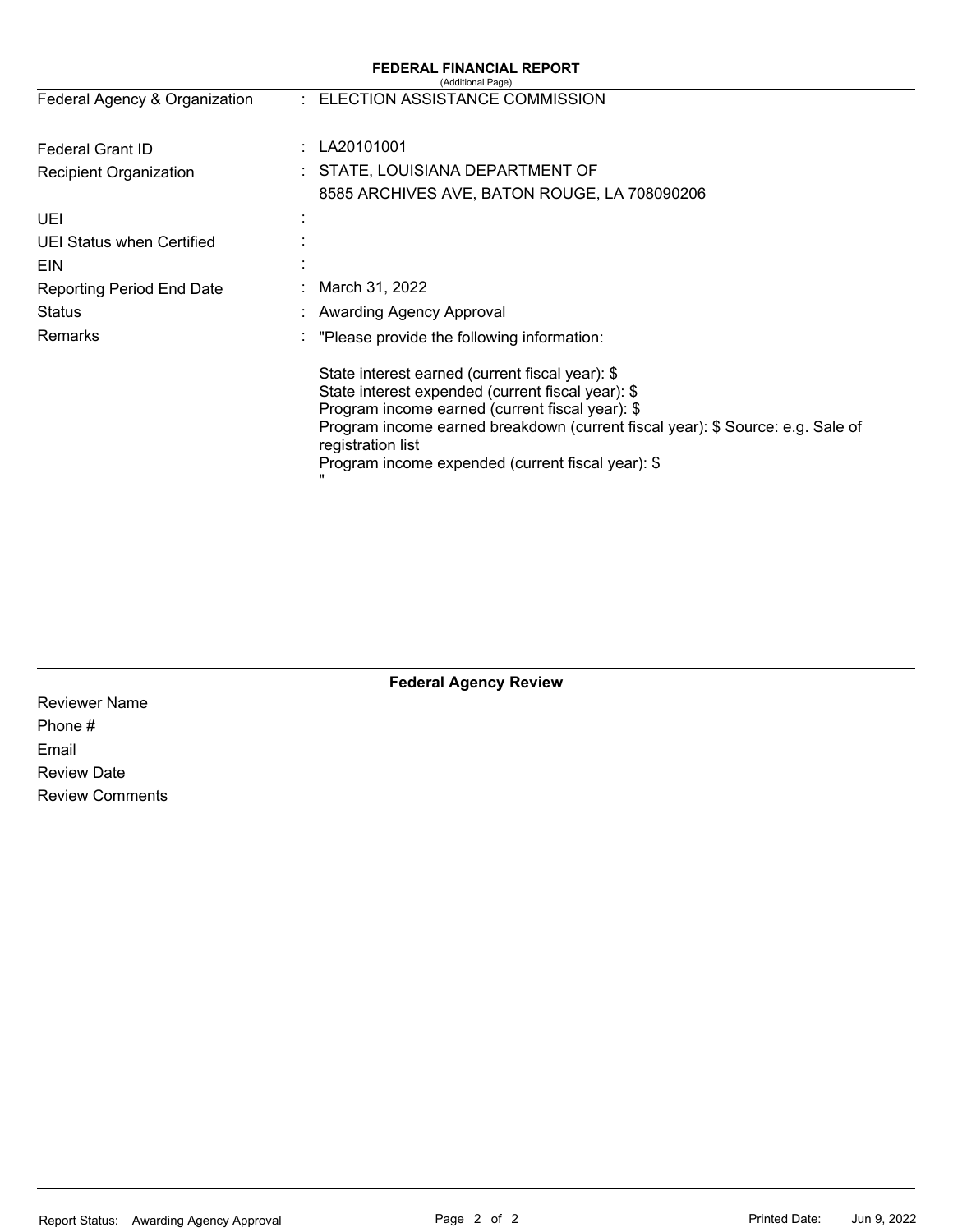# 2021-2022 EAC Progress Report

### 3. EAC Progress Report

**1. State or Territory:**

**Louisiana**

**2. Grant Number:**

**LA20101001-01**

#### **3. Report:**

**Semi-Annual (Oct 1 - March 31)**

**4. Grant:**

**Election Security**

**5. Reporting Period Start Date**

**10/01/2021**

**6. Reporting Period End Date Reporting Period End Date**<br>03/31/2022<br>January 2022

#### 4. Progress and Narrative

**7. Describe in detail what happened during this reporting period and explain how you implemented the approved grant activities In accordance with your State Plan/Program Narrative.** *(Note: Your activities should align with your Grant Cost Categories Table.)*

**Due to state guidelines and regulations regarding Request for Proposals, the department has not yet secured a contract for the procurement of a new electronic voting system; therefore, no expenditures have been made during the reporting period ending March 31, 2022.**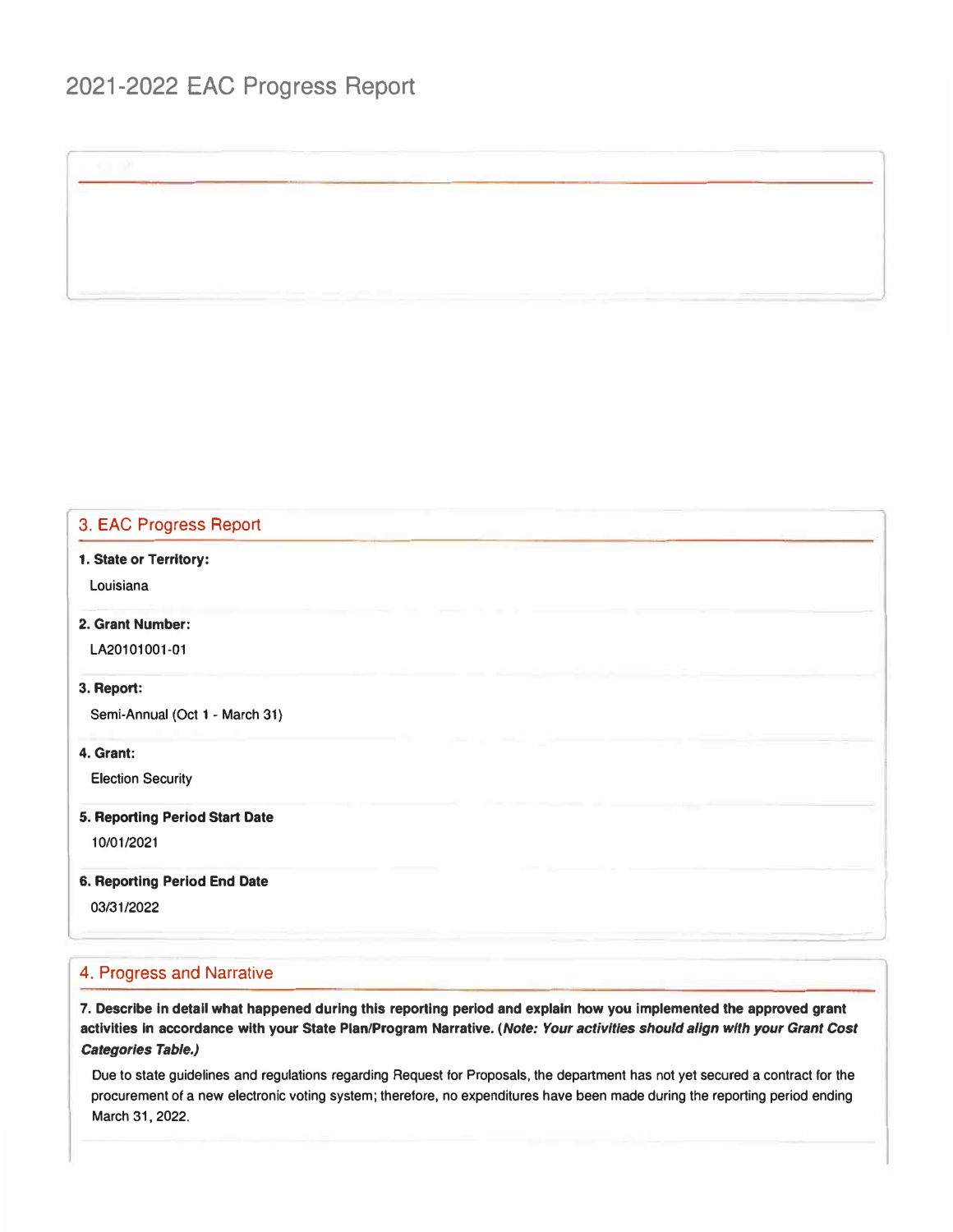### **8. Describe any significant changes to your program during the project, Including changes to your original State Plan/Program Narrative or favorable developments that Improved program efficiency and/or service delivery.**

While the timeline of our Program Narrative has changed due to a delay in securing a contract for the procurement of a new voting system, the objectives presented in the project narratives are still valid. The RFP was released on January 27, 2021. However, the department withdrew the RFP on March 3. 2021 , after questions arose regarding the applicability of Direct Recording Electronic (ORE) voting machine technology and how it impacts the level of competition for the solicitation.

Currently, the department is working with the Louisiana Legislature *to* help clarify these matters of law and ensure the citizens of LA receive the highest level of competition in this important procurement.

#### **9. Issues Encountered:**

**Describe all major Issues that arose during the Implementation of the project and the reasons why established goals were not met,** If **applicable. Address each Issue separately and describe whether and how the issues were resolved. Also, briefly discuss the implications of any unresolved Issues or concerns.** 

The only major issue the department has experienced is securing a contract for the procurement of a new voting system. As mentioned above, the department is working through this process, and we expect progress soon.

**10. Provide a description of any training conducted, Including security training.** 

**NIA** 

**11. Subgrants:** 

Did your office provide subawards to local jurisdictions during this reporting period?

No

**12. Match:** 

**Describe how you are meeting or have met the matching requirement.** 

The State of Louisiana has secured the match which will help fund the acquisition through purchase or lease of a new voting system.

**13. Report on the number and type of articles of voting equipment obtained with the funds. Include the amount expended on the expenditure table.** 

**NIA** 

## 5. Expenditures

# 14. **Current Period Amount Expended and Unllquldated Obligations**

## **GRANT COST CATEGORIES• FEDERAL**

Voting Equipment and Processes: : \$0 Post-Election Auditing: : \$0 Voter Registration Systems: : \$0 Cyber Security: : \$0 Voter Education/Communications: : \$0 Accessibility: : \$0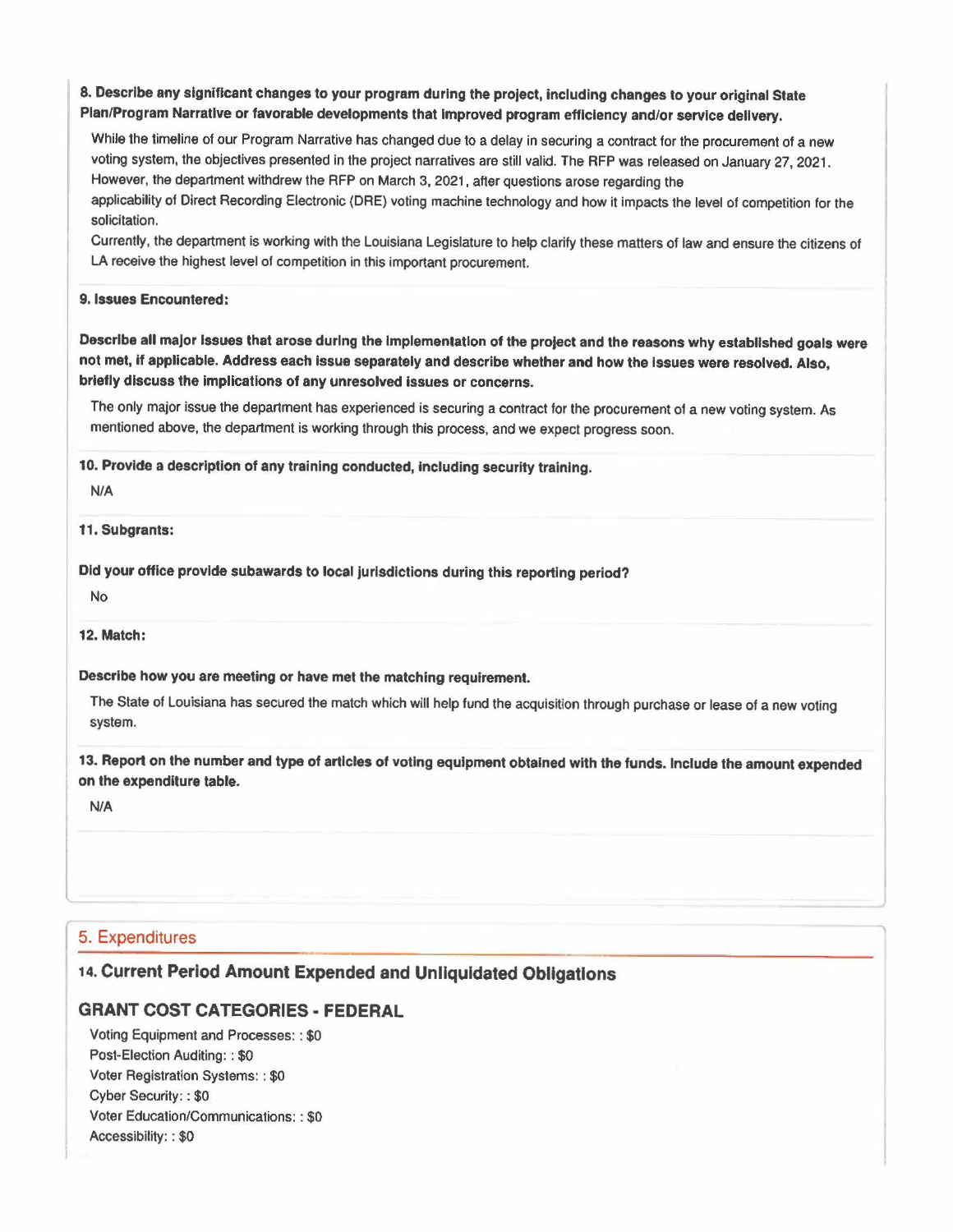Staffing:: \$0 Training: : \$0 Subgrants:: \$0 Indirect Costs (If applicable, FFR Line 11): : \$0 Unliquidated Obligations (If applicable, FFR Line 10f):: \$0 Other (Specify below) : \$0 Other (Specify below) : \$0 Other (Specify below): \$0 Total: \$0 **Comments:** 

## **15. GRANT COST CATEGORIES - MATCH**

Voting Equipment and Processes: : \$0 Post-Election Auditing: : \$0 Voter Registration Systems: : \$0 Cyber Security: : \$0 Voter Education/Communications: : \$0 Accessibility: : \$0 Staffing:: \$0 Training: : \$0 Subgrants: : \$0 Indirect Costs (If applicable, FFR Line 11): : \$0 Unliquidated Obligations (If applicable, FFR Line 10f): : \$0 Other (Specify below) : \$0 Other (Specify below) : \$0 Other (Specify below) : \$0 Total: \$0 **Comments:** 

### 7. Expenditures

#### **16. Confirm Total Grant Expenditure Amounts**

Federal: \$0 Match: \$0

Total : \$0

#### **0MB CONTROL NUMBER: 3265-0020**

# 8. Certification

**Name and Contact of the authorized certifying official of the recipient.** 

*I* 

**First Name** 

Teresa

**Last Name** 

Kraemer